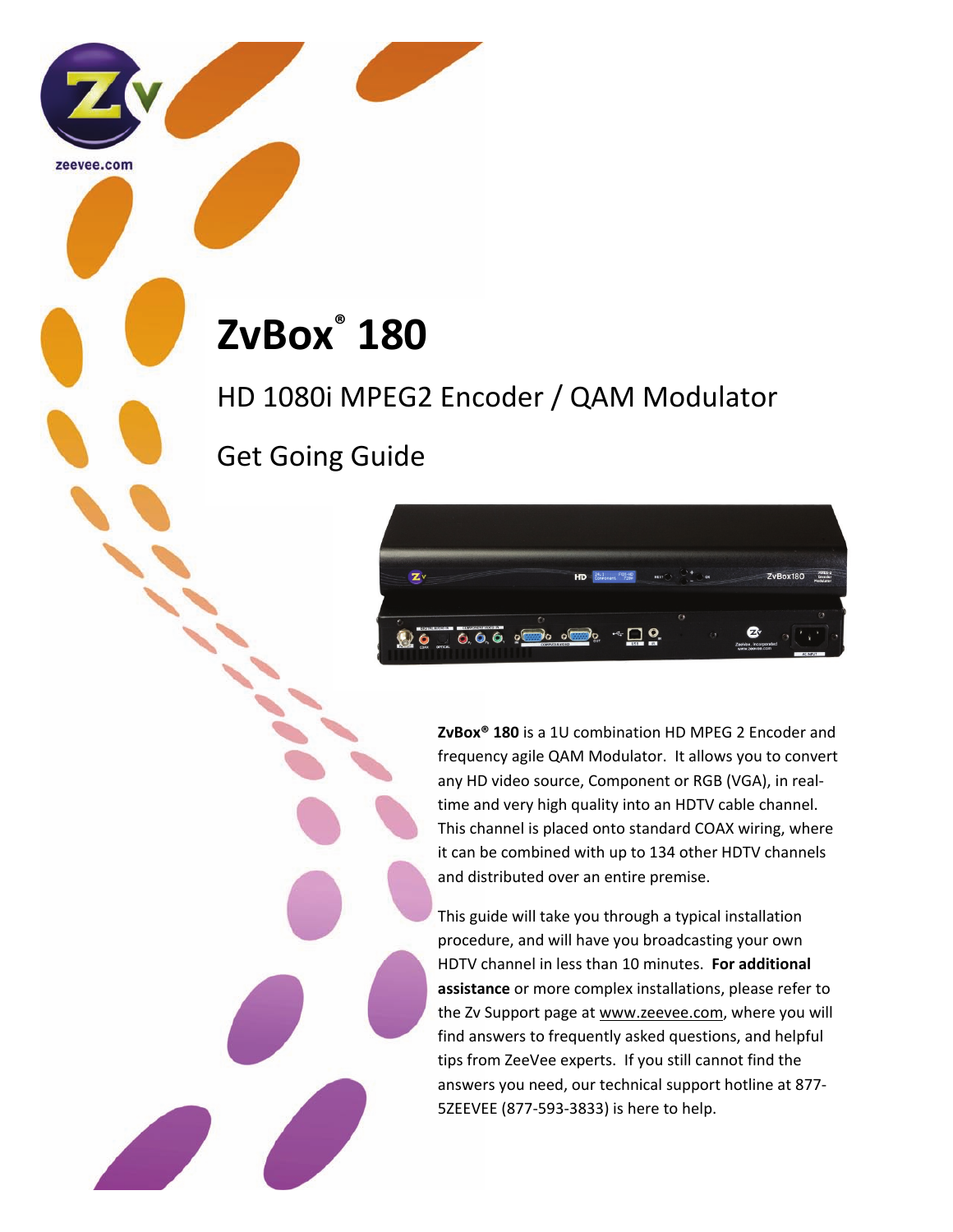### **Important Safety Instructions. Save These Instructions.**

**WARNING:** When using electronic products, basic precautions should always be followed, including:

- 1. Keep these instructions.
- 2. Heed all warnings.
- 3. Follow all instructions.
- 4. Do not use this apparatus near water.
- 5. Clean only with dry cloth.
- 6. Do not block any ventilation openings. Install in accordance with the manufacturer's instructions.
- 7. Do not install near any heat sources such as radiators, heat registers, stoves, or other apparatus (including amplifiers) that produce heat.
- 8. Do not defeat the safety purpose of the polarized or grounding‐type plug. A polarized plug has two blades with one wider than the other. A grounding type plug has two blades and a third grounding prong. The wide blade or the third prong is provided for your safety. If the provided plug does not fit into your outlet, consult an electrician for replacement of the obsolete outlet.
- 9. Power cord must be accessible to allow for the removal of power from the unit.
- 10. Protect the power cord from being walked on or pinched, particularly at plugs, convenience receptacles, and the point where they exit from the apparatus.
- 11. Unplug the apparatus during lightning storms or when unused for long periods of time.
- 12. Only use attachments/accessories specified by the manufacturer.
- 13. Refer all servicing to qualified service personnel. Servicing is required when the apparatus has been damaged in any way, such as power‐supply cord or plug is damaged, liquid has been spilled or objects have fallen into the apparatus, the apparatus has been exposed to rain or moisture, does not operate normally, or has been dropped.
- 14. WARNING: To reduce the risk of fire or electric shock do not place this apparatus in a position where it is exposed to dripping or splashing liquids, rain, moisture, or excessively high humidity. Objects containing liquid shall not be placed in proximity to the unit such that they present a risk of spillage onto the apparatus.



The lightning flash with arrowhead symbol, within an equilateral triangle, is intended to alert the user to the presence of uninsulated "dangerous voltage" within the product's enclosure that may be of sufficient magnitude to constitute a risk to persons.

The exclamation point within an equilateral triangle is intended to alert the user to the presence of important operating and maintenance (servicing) instructions in the literature accompanying the product.

# **FCC Statement**

FCC Compliance and Advisory Statement: This hardware device complies with Part 15 of the FCC rules. Operation is subject to the following two conditions: 1) this device may not cause harmful interference, and 2) this device must accept any interference received including interference that may cause undesired operation. This equipment has been tested and found to comply with the limits for a Class B digital device, pursuant to Part 15 of the FCC Rules. These limits are designed to provide reasonable protection against harmful interference in a residential installation. This equipment generates, uses, and can radiate radio frequency energy and, if not installed or used in accordance with the instructions, may cause harmful interference to radio communications. However there is no guarantee that interference will not occur in a particular installation. If this equipment does cause harmful interference to radio or television reception, which can be determined by turning the equipment off and on, the user is encouraged to try to correct the interference by one or more of the following measures: 1) reorient or relocate the receiving antenna; 2) increase the separation between the equipment and the receiver; 3) connect the equipment to an outlet on a circuit different from that to which the receiver is connected; 4) consult the dealer or an experienced radio/TV technician for help. Any changes or modifications not expressly approved by the party responsible for compliance could void the user's authority to operate the equipment. Where shielded interface cables have been provided with the product or specified additional components or accessories elsewhere defined to be used with the installation of the product, they must be used in order to ensure compliance with FCC regulations.

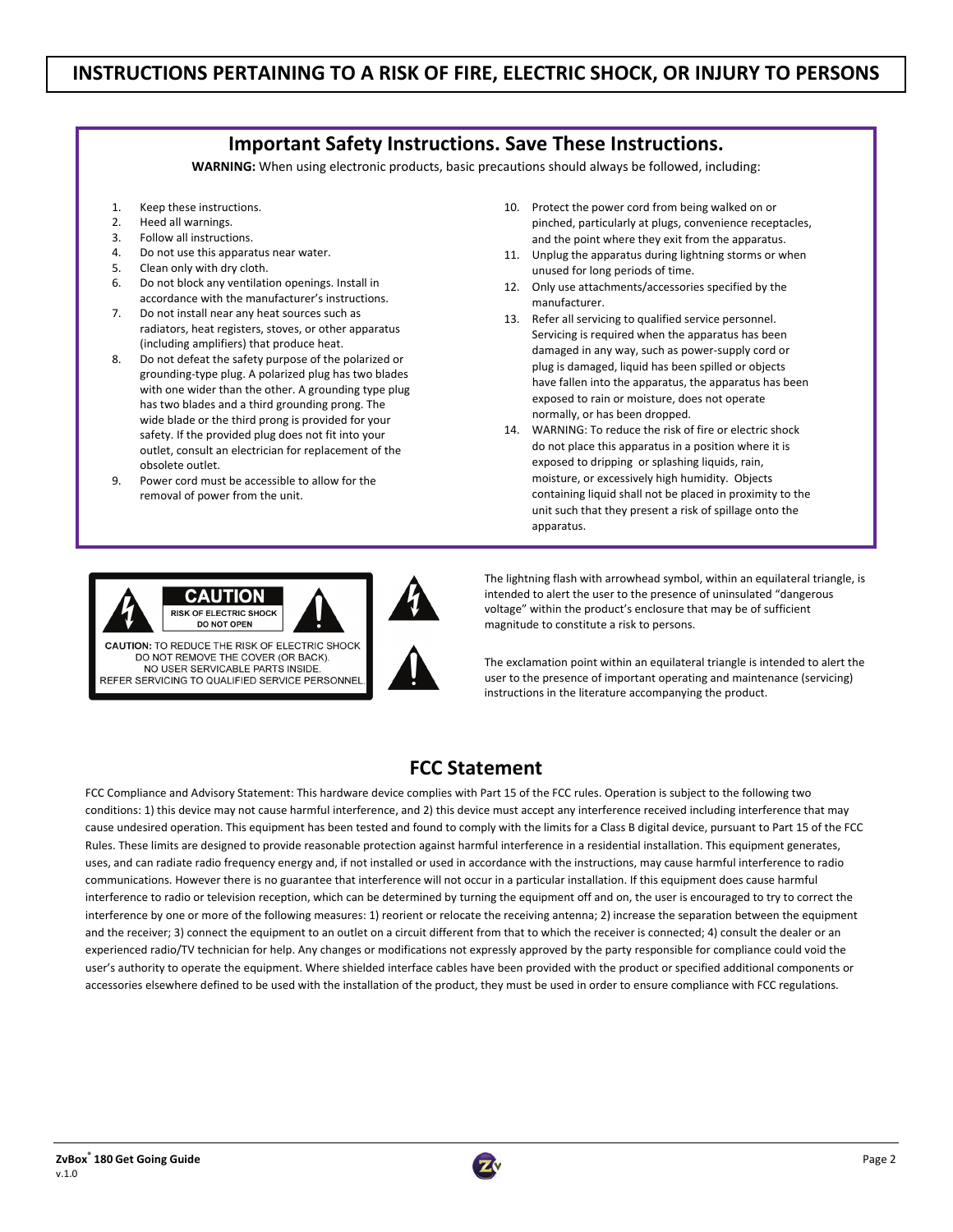

# **Table of Contents**

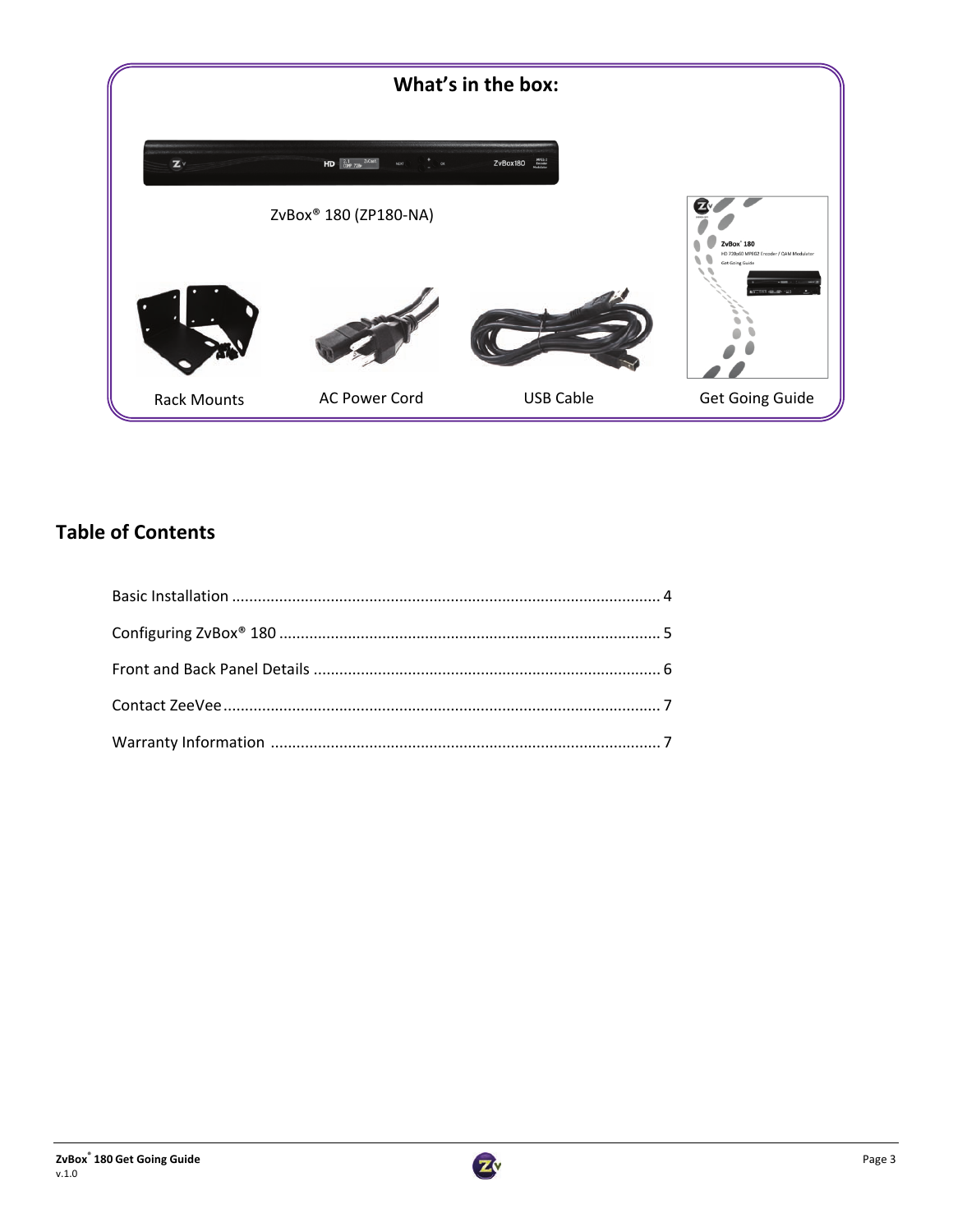# **Basic Installation**



Factory default settings in the product allow ZvBox® 180 to broadcast a component HD source with analog audio on channel 2.1 over coax cabling, for reception at connected HDTVs.

- 1. Plug ZvBox® 180 power cord into AC outlet.
- 2. Connect Component Video output of HD source to Component Video Input of ZvBox<sup>®</sup> 180.
- 3. Connect SPDIF audio output of HD source to Digital Audio Input of ZvBox® 180.
- 4. Connect coaxial output of ZvBox® 180 to HDTV RF Input.
- 5. Tune HDTV to channel 2.1.

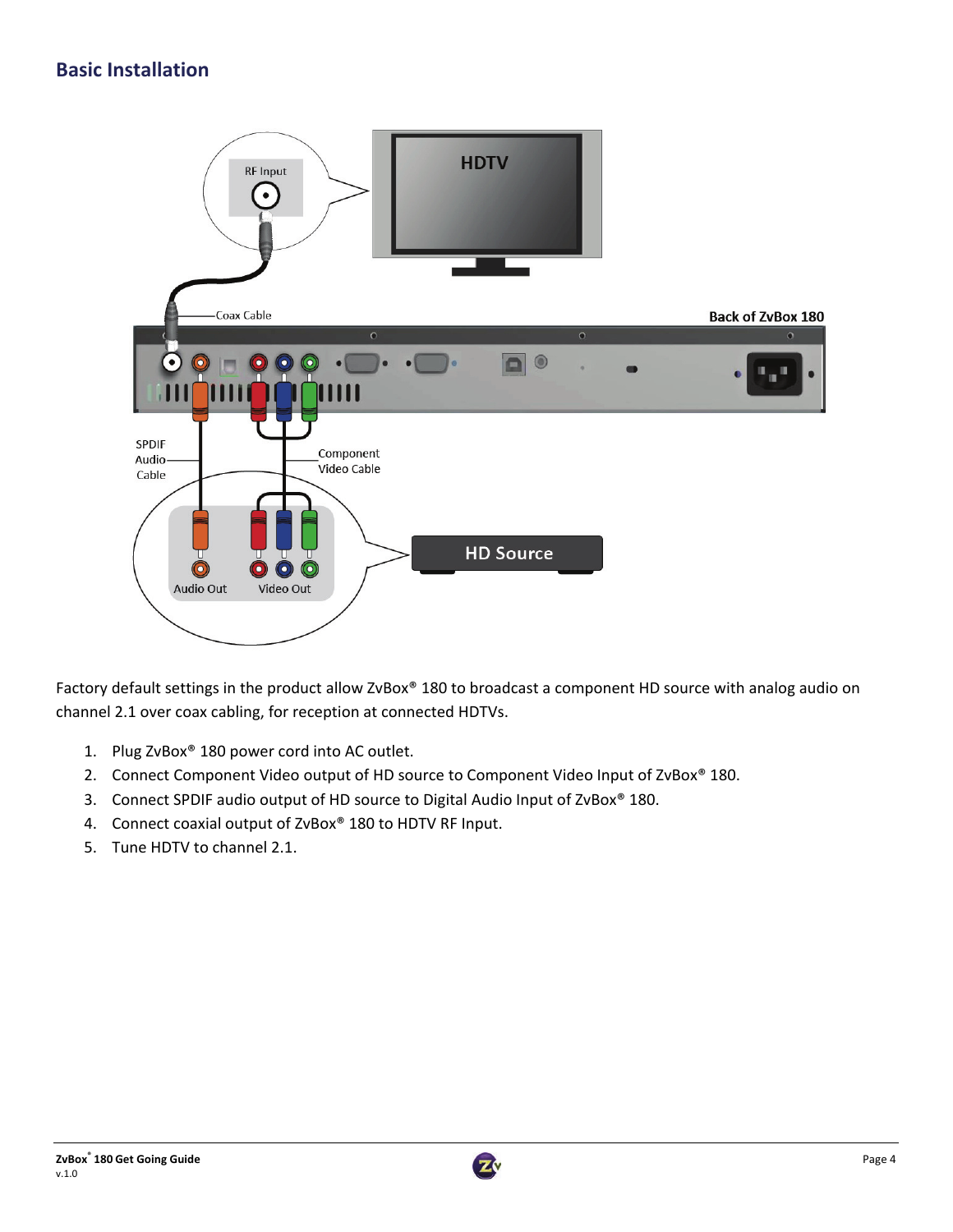## **Configuring ZvBox® 180**

In most cases, ZvBox® 180 can be configured using the front panel buttons. Configuration is simple, and usually just involves setting the RF channel on which the ZvBox® will broadcast. Settings are stored in ZvBox® and not lost on power‐down.

An example for changing the RF broadcast channel is shown below.

Note – make sure the HDTV connected to your ZvBox® is set to Cable mode, vs. Antenna or Over-the-air mode.  $ZvBox^*$  broadcasts using  $QAM -$  the same standard used by cable companies.

- 1. Press the **Next** button until **SET CHANNEL** appears in the display
- 2. Press the **+** or **–** key until you see the channel number you want to use for example **7**.
- 3. Press the **OK** button

| <b><i><u>sent</u></i></b><br>∽ | -<br>700-<br>16 | <b>NEXT</b> | OK |
|--------------------------------|-----------------|-------------|----|
|                                |                 |             |    |

That's it! In this example, your ZvBox® would be broadcasting on RF channel 7, and would be tuned in at your HDTV by entering **7.1**. Note – sometimes a channel scan is required at the HDTV before the new channel is recognized.

For information on customizing ZvBox® with alternative settings, go to http://zeevee.com/configuration and view or download the **ZvBox**® **180 Configuration Manual.**

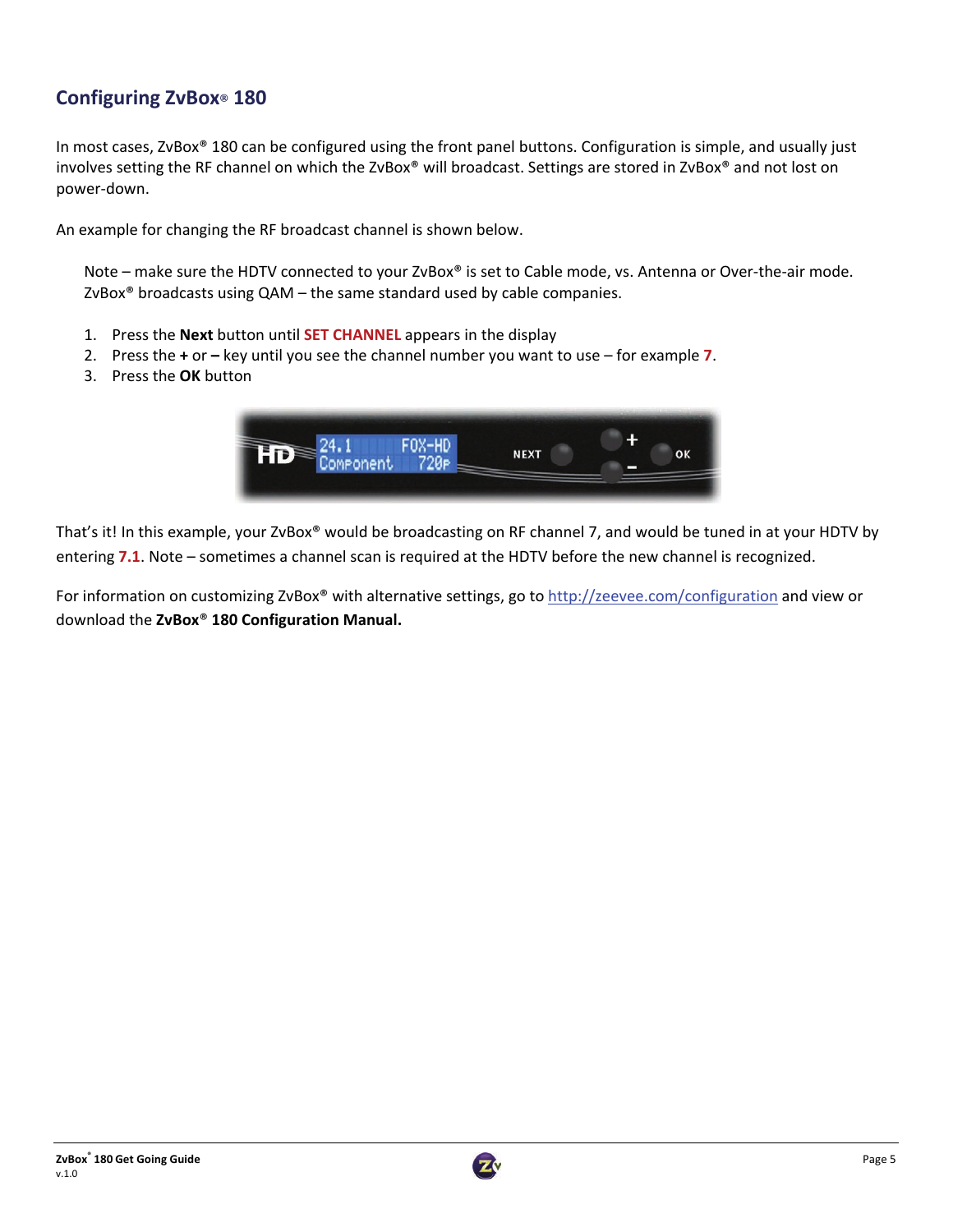## **ZvBox® 180 Front Panel**



| <b>Item</b> | <b>Description</b> | <b>Function</b>                                                   |
|-------------|--------------------|-------------------------------------------------------------------|
|             | Status Display     | High-visibility character display for setting and displaying      |
|             |                    | configuration including channel, power, and label configuration;  |
|             |                    | input selection; video output parameters; scanning/system status. |
|             | Next Button        | For scrolling between functions.                                  |
|             | +/- Buttons        | For scrolling between options within a function.                  |
|             | OK Button          | For selecting functions and options.                              |

## **ZvBox® 180 Back Panel**

|               |             |         |                    | 100 |                              |                              |  |                                              |                |  |
|---------------|-------------|---------|--------------------|-----|------------------------------|------------------------------|--|----------------------------------------------|----------------|--|
| <b>RF OUT</b> | <b>CDAX</b> | OPTICAL | COMPONENT VIDEO IN | IN  | OUT<br><b>COMPUTER VIDEO</b> | $\leftarrow$<br>IN<br>LUSB R |  | Zv<br>ZeeVee, Incorporated<br>www.zeevee.com |                |  |
|               |             |         |                    |     |                              |                              |  |                                              | <b>ACINPUT</b> |  |
|               |             |         |                    |     |                              |                              |  |                                              |                |  |
|               |             |         |                    |     |                              |                              |  |                                              |                |  |

| <b>Item</b> | <b>Description</b>                  | <b>Function</b>                                               |
|-------------|-------------------------------------|---------------------------------------------------------------|
|             | Coax output                         | Outputs encoded video as QAM 256 channel                      |
| 2           | SPDIF Digital Audio Input (Coax)    | Accepts digital audio input (48KHz PCM or AC3)                |
| 3           | SPDIF Digital Audio Input (Optical) | Accepts digital audio input (48KHz PCM or AC3)                |
| 4           | Component Video input, RCA          | Accepts Component Video input (Pr, Pb, Y)                     |
|             | connectors, 75 Ohm                  |                                                               |
| 5.          | VGA (RGB) input; HD-15 connector    | Accepts standard VGA input                                    |
| 6           | VGA (RGB) output; HD-15 connector   | Looped output from VGA (RGB) input                            |
|             | USB audio/control                   | Operates as USB audio device connection, or control interface |
| 8           | IR port; 1/8" mini jack             | <b>Accepts IR commands</b>                                    |
| 9           | AC input                            | AC power cord, 120/240 volt                                   |

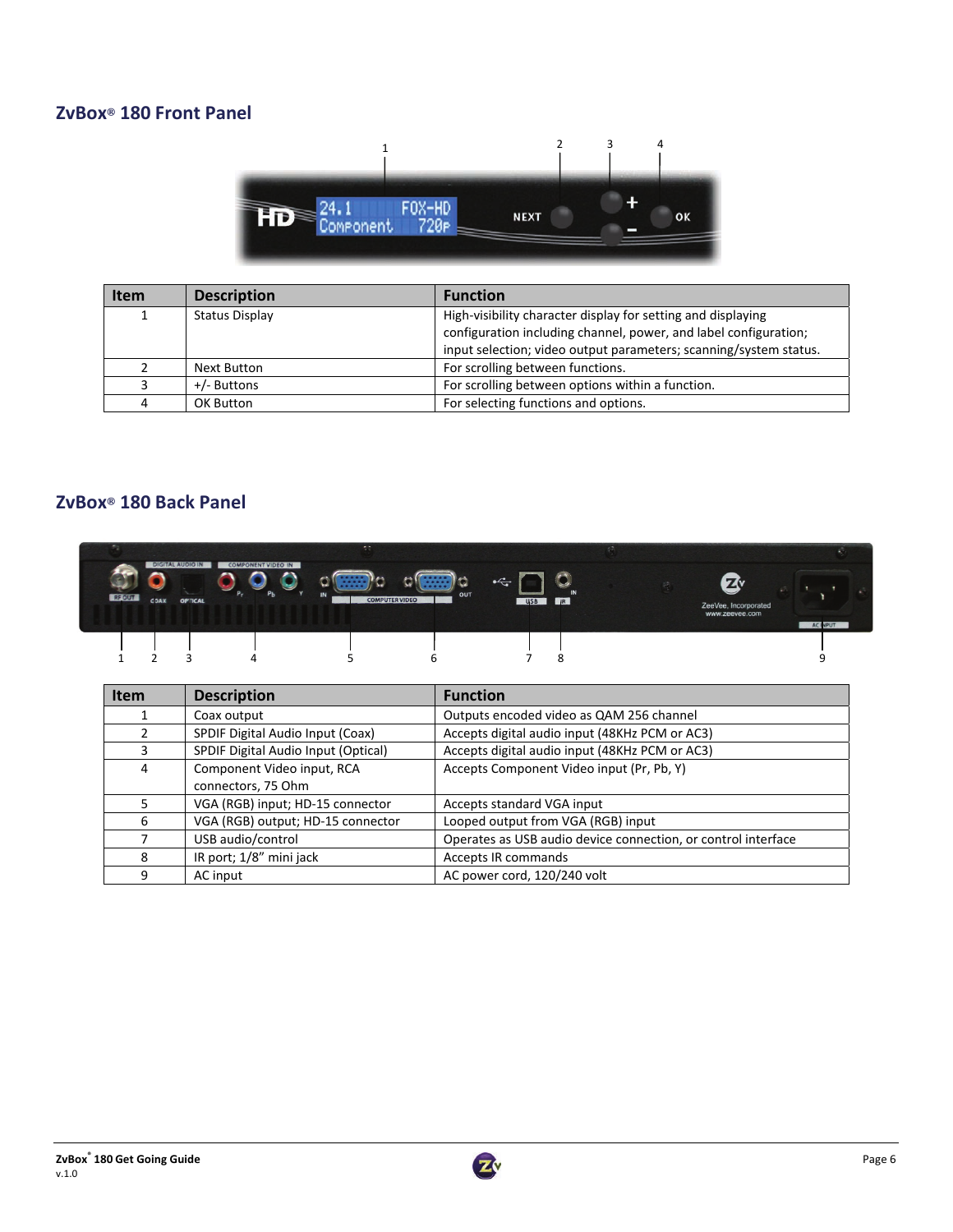# **Contact ZeeVee**

For support, repairs and warranty service: 877-52EEVEE (877-593-3833)

## **Warranty**

#### **Limited One Year Warranty**

ZeeVee warrants your ZvBox® 180 (ZP180‐NA) against defects in materials and workmanship for a period of one year from the date of purchase.

Visit www.zeevee.com for complete warranty details.

#### **To Get Warranty Service**

Warranty service will be provided by ZeeVee. If you believe you need service for your ZvBox® 180 (ZP180-NA), please contact ZeeVee directly by calling ZeeVee Support at (877) 593‐3833. If it is determined that the product needs to be returned for service or exchange, you will receive a Return Material Authorization ("RMA") number. Our agents will help you through the process through which you can return the product. ZeeVee is not responsible for Customer products received without an RMA number and may reject such products.

#### **To Get Out‐Of‐Warranty Service**

To obtain out-of-warranty service for your ZvBox® 180 (ZP180-NA), please contact ZeeVee by calling ZeeVee Support at (877) 593‐3833 for information on the possibility of and any costs for repair or replacement of out‐of‐warranty products. No agent, company, dealer, distributor, or person is authorized to change, modify, or extend the terms of these warranties in any manner.